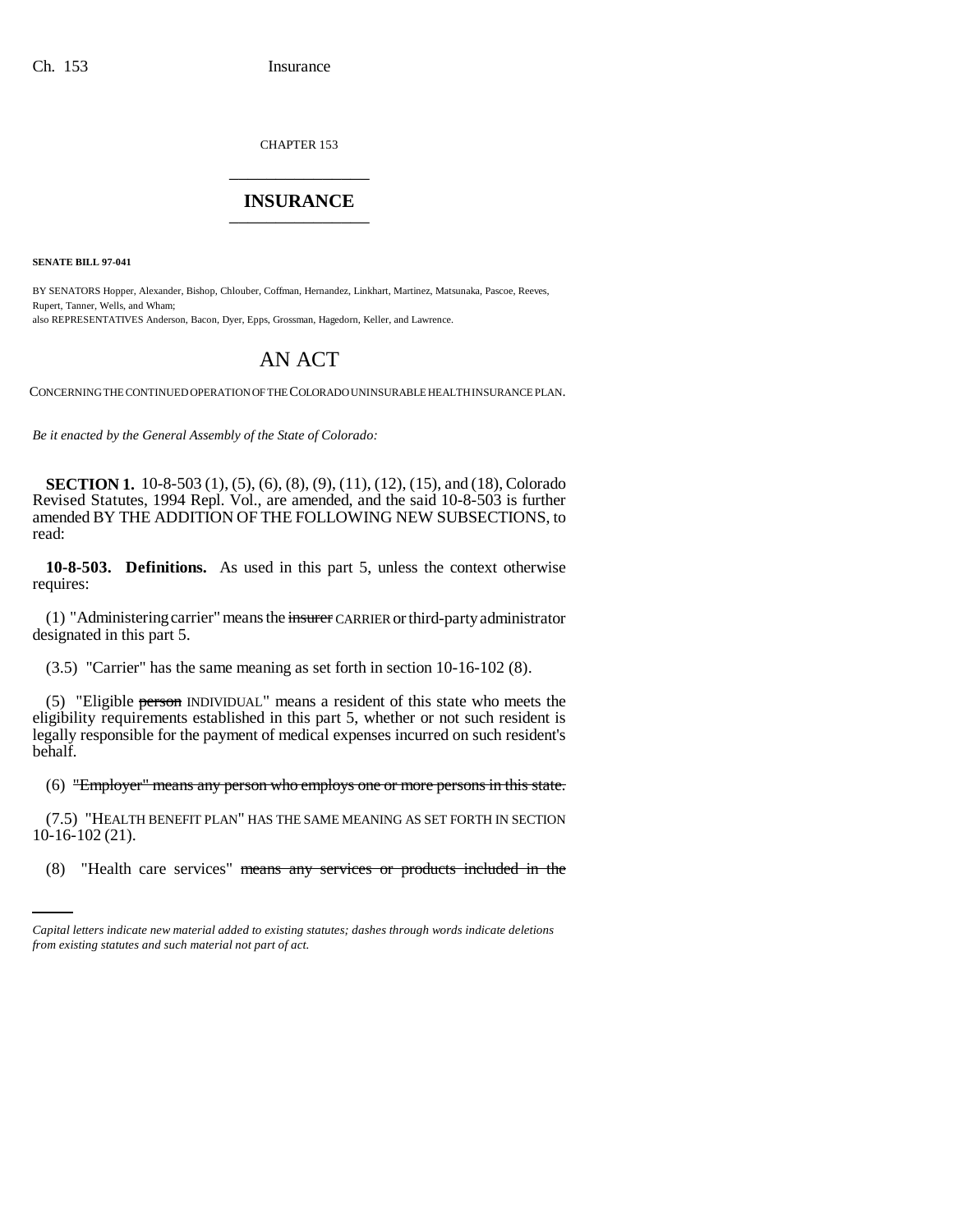furnishing to any individual of medical care or hospitalization or any services or products incidental to the furnishing of such care or hospitalization HAS THE SAME MEANING AS SET FORTH IN SECTION 10-16-102 (22).

(9) "Health insurance" means any hospital and medical expense-incurred policy; nonprofit hospital, medical-surgical, and health service corporation contract; health maintenance organization enrollee's evidence of coverage certificate, agreement, or contract; policy or certificate of sickness and accident insurance issued by a fraternal benefit society; or such other policy of sickness and accident insurance as defined in section 10-16-102 (30). The term does not include short-term, accident, fixed indemnity, specified disease policies or disability income contracts, and limited benefit or credit disability insurance, or such other insurance as defined in section 10-16-102 (30) or defined by the commissioner. The term does not include insurance arising out of the "Workers' Compensation Act of Colorado" or other similar law, automobile medical payment insurance, or insurance under which benefits are payable with or without regard to fault and which is required by law to be contained in any liability insurance policy or equivalent self-insurance.

 $(11)$  "Insured" means an eligible person INDIVIDUAL who has been accepted into the plan and who is receiving health insurance coverage under the plan.

(12) "Insurer" means an insurance company authorized by the commissioner to transact insurance business in this state, which company issues contracts for health insurance, or any nonprofit hospital, medical-surgical, and health service corporation, health maintenance organization, or fraternal benefit society that offers health insurance in this state.

(15) "Person" means an individual.

(17.5) "QUALIFYING PREVIOUS COVERAGE" HAS THE SAME MEANING AS "CREDIBLE COVERAGE" AS SET FORTH IN SECTION 10-16-102 (13.7).

(18) "Resident" means a person AN INDIVIDUAL whose principal or primary place of abode or residence, as defined in section 1-2-102, C.R.S., is in the state of Colorado and who has been such a resident for six months or longer.

**SECTION 2.** 10-8-505 (2) (a), Colorado Revised Statutes, 1994 Repl. Vol., is amended to read:

**10-8-505. Board of directors.** (2) (a) Six board members shall be appointed by the governor with the consent of the senate. These members shall serve for terms of four years; except that, of those members initially appointed, two shall serve for terms of two years, two shall serve for terms of three years, and two shall serve for terms of four years. The governor shall appoint a qualified person to fill any vacancy on the board for the remainder of any unexpired term. These board members shall be appointed as follows: One shall be a representative of an insurer; one shall be a representative of a nonprofit health care service plan; one shall be a representative of a health maintenance organization; THREE SHALL BE REPRESENTATIVES OF CARRIERS, ONE OF WHICH SHALL BE A REPRESENTATIVE OF A HEALTH MAINTENANCE ORGANIZATION AND ONE OF WHICH SHALL BE A REPRESENTATIVE OF A SICKNESS AND ACCIDENT INSURANCE CARRIER; one shall be a member who is a medical professional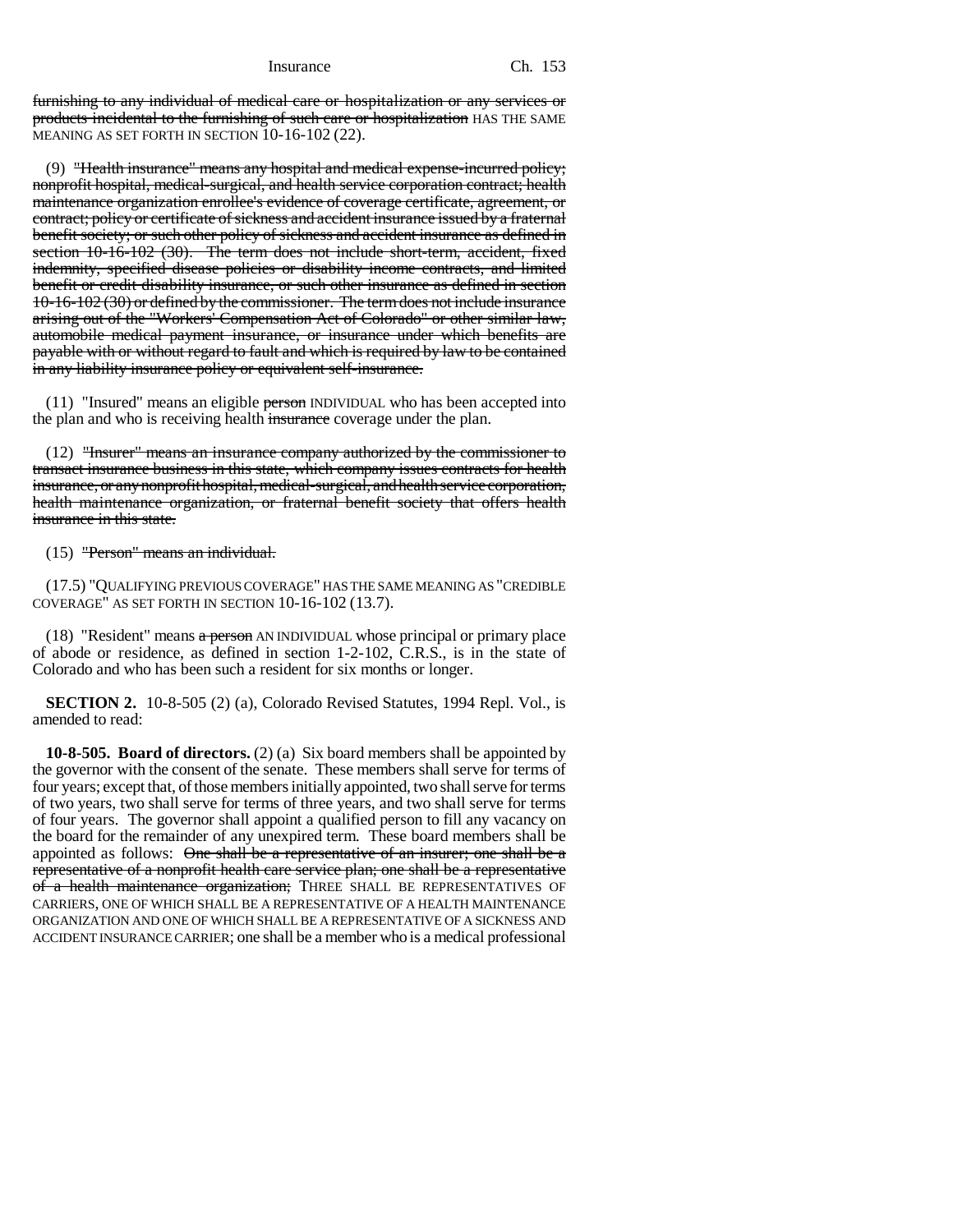who specializes in chronic disease; and two shall be members from among persons INDIVIDUALS eligible to be insured under the plan as defined in this part 5 and who are not associated with the medical profession, any hospital, or any insurer CARRIER.

**SECTION 3.** 10-8-506 (1) (a), (1) (e), (1) (f), (1) (i), and (1) (k), Colorado Revised Statutes, 1994 Repl. Vol., are amended, and the said 10-8-506 (1) is further amended BY THE ADDITION OF THE FOLLOWING NEW PARAGRAPHS, to read:

**10-8-506. Board - powers and duties.** (1) The board shall be the governing body of the plan and shall have all powers necessary to implement the provisions of this part 5. In addition, the board shall have the specific authority to:

(a) Enter into such contracts as are necessary or proper to carry out the provisions and purposes of this part 5 including CONTRACTS WITH APPROPRIATE ADMINISTRATIVE STAFF, CONSULTANTS, AND LEGAL COUNSEL. IN ADDITION, THE BOARD SHALL HAVE the authority, with the approval of the commissioner, to enter into contracts with other states with similar plans for the joint performance of common administrative functions or with persons or other organizations for the performance of administrative functions. NO CONTRACT ENTERED INTO PURSUANT TO THIS PARAGRAPH (a) SHALL BE SUBJECT TO THE PROVISIONS OF ARTICLE 103 OF TITLE 24, C.R.S.

(e) Establish an appropriate benefit plan design with cost-containment controls, which shall include but not be limited to preadmission review, case management, utilization reviews, exclusions or limitations with respect to treatment and services including capitated managed care for certain insureds, and member INSURED deductibles. The presence, the nature, or the conduct of any such cost containment controls may not be the basis for any civil liability in any legal action whether alleging personal injury or otherwise, unless injury results from willful and wanton misconduct.

(e.5) ESTABLISH SUCH PROCEDURES AND STANDARDS FOR THE SUBSIDIZATION OF PREMIUMS, DEDUCTIBLES, AND OTHER POLICY EXPENSES OF QUALIFIED INSUREDS AS MAY BE APPROPRIATE TO ACCOMPLISH THE PURPOSES OF THIS PART 5. FOR THE PURPOSES OF THIS SUBSIDIZATION PROGRAM, THE BOARD MAY REQUEST THE SUBMITTAL OF SUCH DOCUMENTATION BY ELIGIBLE INDIVIDUALS AS IT DEEMS NECESSARY, INCLUDING THE SUBMITTAL OF COLORADO STATE INCOME TAX RETURNS.

(f) Oversee the issuance of policies of insurance AND CERTIFICATES OR EVIDENCES OF COVERAGE in accordance with the requirements of this part 5;

(g.5) DEVELOP A LIST OF MEDICAL OR HEALTH CONDITIONS THE EXISTENCE OR HISTORY OF WHICH MAKES AN INDIVIDUAL ELIGIBLE FOR PARTICIPATION IN THE PLAN WITHOUT FIRST REQUIRING APPLICATION TO A CARRIER FOR HEALTH COVERAGE;

(i) Borrow money to effect the purposes of this part 5. Any notes or other evidence of indebtedness of the plan not in default shall be legal investments for insurers CARRIERS and may be carried as admitted assets.

(k) Employ appropriate personnel, including administrative staff, consultants, and legal counsel as necessary to assist the board in implementing the purposes of this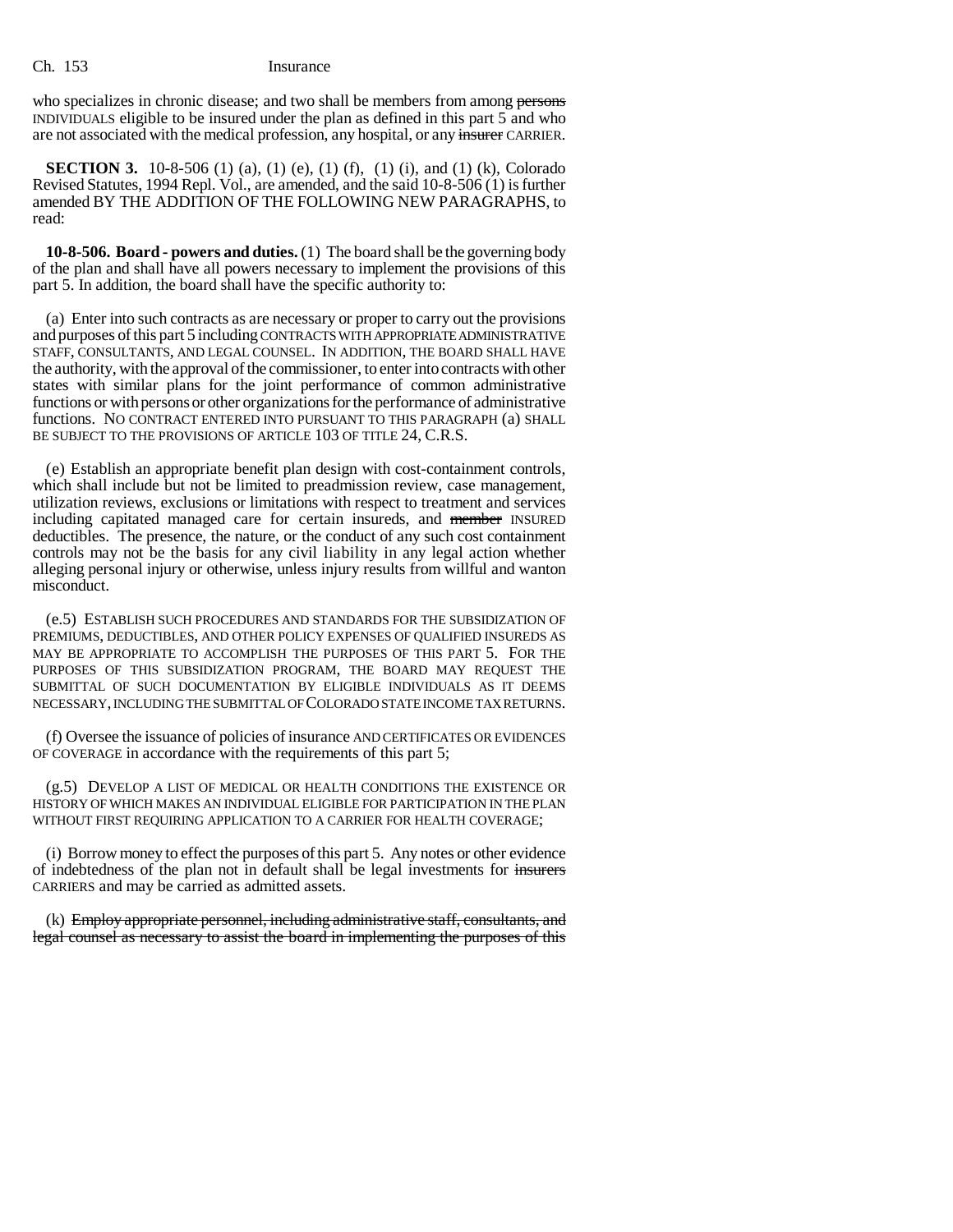part 5.

**SECTION 4.** 10-8-508 (2), Colorado Revised Statutes, 1994 Repl. Vol., is amended to read:

**10-8-508. Plan of operation - contents.** (2) All applicants and participants reporting any grievance pursuant to paragraph (f) of subsection (1) of this section shall exhaust all administrative remedies as set forth by the board before any such grievance may be the basis for legal action. in a court of competent jurisdiction THE VENUE FOR ANY LEGAL ACTION INVOLVING THE PLAN SHALL BE THE CITY AND COUNTY OF DENVER. NOTHING IN THIS SUBSECTION (2) SHALL PROHIBIT THE BOARD FROM REQUIRING BINDING ARBITRATION FOR THE FINAL ADJUDICATION OF ANY GRIEVANCE.

**SECTION 5.** 10-8-509 (1) (a), the introductory portion to 10-8-509 (1) (b), and 10-8-509 (1) (d), (1) (f), and (2), Colorado Revised Statutes, 1994 Repl. Vol., are amended to read:

**10-8-509. Administering carrier.** (1) The administering carrier shall perform all administrative, eligibility, and claims payment functions relating to the plan, including:

(a) Establishing a billing procedure for collection of premiums from insured persons INSUREDS. Billings shall be made on a periodic basis as determined by the board, which shall not be more frequent than a monthly billing.

(b) Assuring timely payment of benefits to persons covered under the plan INSUREDS, including:

(d) Paying claims expenses from the premium payments received from or on behalf of plan participants INSUREDS. If the payments for claims expenses exceed the portion of premiums allocated by the board for payment of claims expenses, the board shall provide for additional funds for payment of claims expenses.

(f) Accepting payments of premiums from insured persons and transmitting such payments to the state treasurer for credit to the Colorado uninsurable health insurance plan cash fund established in section 10-8-530 (1). Prior to such transmission, the administering carrier may deduct administrative expenses from such payments in an amount approved by the board INSUREDS.

(2) The board shall establish its own competitive bidding process to select  $a_n$ insurer or insurers A CARRIER OR THIRD PARTY ADMINISTRATOR to serve as the administering carrier and need not follow the provisions of article 103 of title 24, E.R.S., in making such selection TO SELECT ONE OR MORE VENDORS TO PROVIDE SERVICES THAT MAY BE NECESSARY TO ADMINISTER THE PLAN. The board shall evaluate bids submitted based on the criteria it establishes which criteria shall include: AND SHALL NOT BE SUBJECT TO THE PROVISIONS OF ARTICLE 103 OF TITLE 24, C.R.S., IN MAKING SUCH SELECTIONS.

(a) The insurer's proven ability to provide accident and health insurance;

(b) The efficiency of the insurer's claim-paying procedures;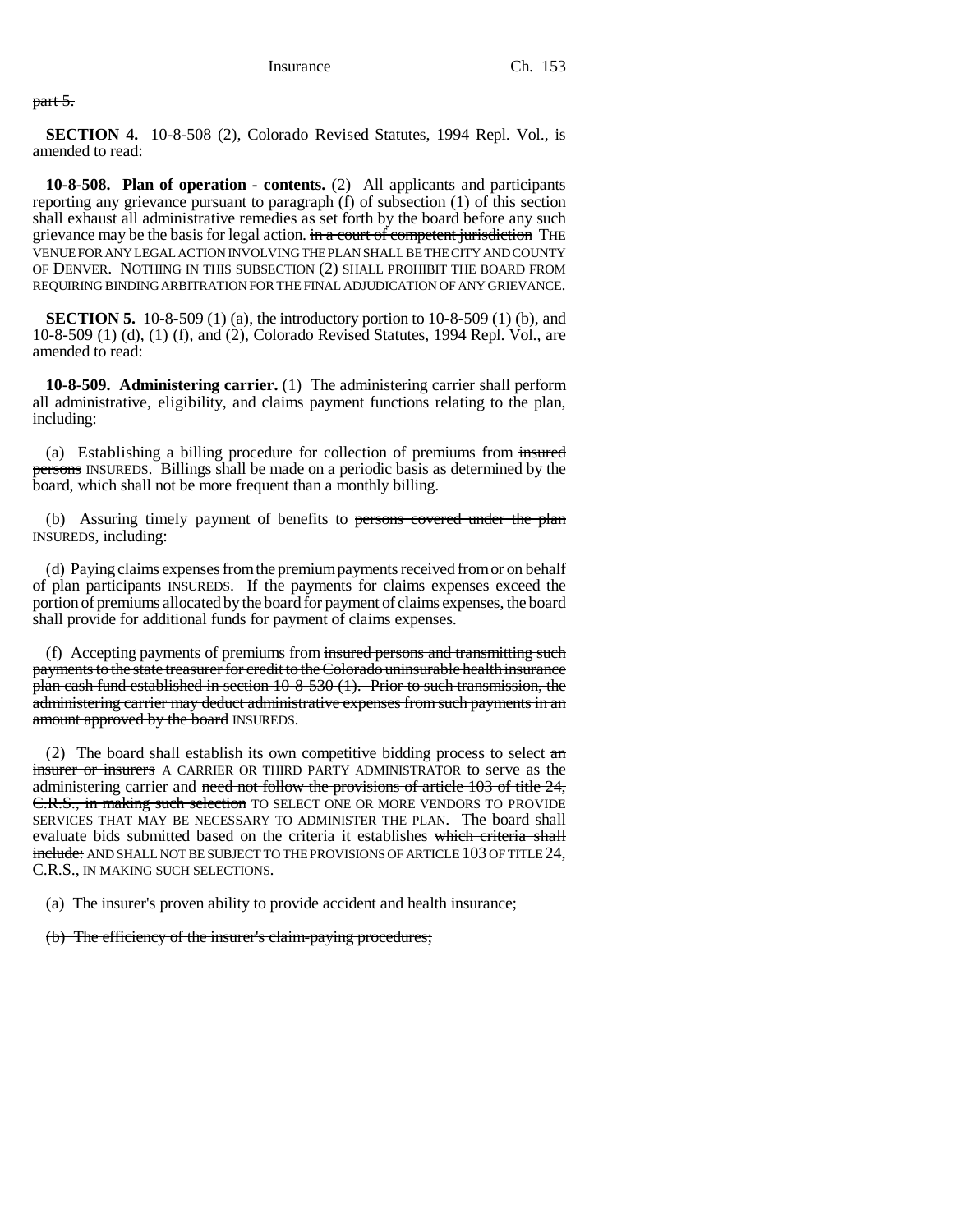(c) The insurer's ability to administer the plan in a cost-efficient manner using case management and proven cost-containment methods;

(d) The insurer's proposal of its total charges for administering the plan.

**SECTION 6.** 10-8-510 (2), Colorado Revised Statutes, 1994 Repl. Vol., is amended to read:

**10-8-510. Plan - examination - board - financial report.** (2) The financial status of the plan shall be subject to examination by the commissioner or his THE COMMISSIONER'S designee. Such examinations shall be conducted at least once every three FIVE years. beginning January 1, 1994. The commissioner shall transmit a copy of the results of such examinations to the general assembly by July 1 of the year in which the examination is conducted.

**SECTION 7.** 10-8-511, Colorado Revised Statutes, 1994 Repl. Vol., is repealed as follows:

**10-8-511. Review of net premium - plan deficit.** Following the close of each calendar year, the commissioner shall determine the amount of the net premium based on certain figures for the preceding calendar year. The net premium shall be the premiums the plan has received, less administrative expenses incurred, less claim expense losses. This figure may be adjusted by taking into account investment income and any other appropriate gains and losses. Any deficit incurred by the plan shall be recovered by action of the board in adjustment of premiums, coinsurance, or deductibles, or by limitation on services to the degree possible.

**SECTION 8.** 10-8-512 (1), (2), and (3), Colorado Revised Statutes, 1994 Repl. Vol., are amended to read:

**10-8-512. Premiums - standard risk rate.** (1) Premiums charged for health insurance coverage THE POLICIES issued by the plan shall be based on the standard risk rate calculated pursuant to subsection (2) of this section and shall not be unreasonable in relation to the benefits provided, the risk experience, and the reasonable actual expenses of providing the coverage. Separate schedules of premium rates based on differential risk factors resulting from age, sex, and geographical location may apply BENEFITS. RATES AND SCHEDULES MAY BE ADJUSTED BY THE BOARD FOR APPROPRIATE RISK FACTORS IN ACCORDANCE WITH ESTABLISHED ACTUARIAL UNDERWRITING PRACTICES.

(2) The standard risk rate shall be calculated using the average rate for health insurance BENEFIT PLANS charged by the five largest insurers CARRIERS in the state who offer health insurance coverage BENEFIT PLANS comparable to the coverage offered under POLICIES ISSUED BY the plan. In the event there are less than five carriers offering such insurance HEALTH BENEFIT PLANS, the standard risk rate shall be established by considering the rates charged by such number of insurers CARRIERS as there are in the state and by using reasonable actuarial techniques, which shall reflect anticipated claims experience and expenses for such coverage HEALTH BENEFIT PLANS.

(3) Initial Premium rates for coverage under the plan shall not exceed one hundred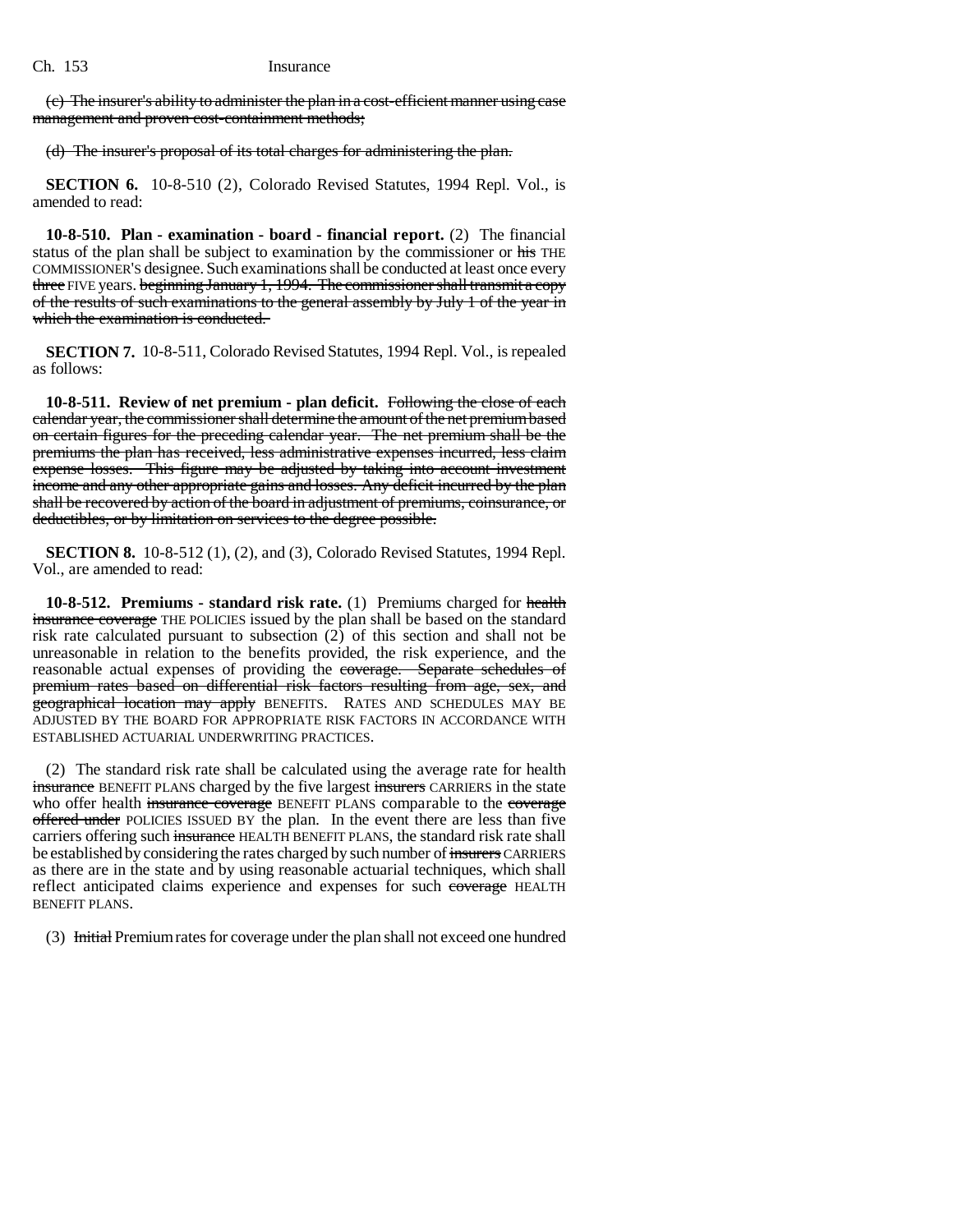Insurance Ch. 153

fifty percent of the standard risk rate established pursuant to subsection (2) of this section. Subsequent premium rates shall provide fully for the expected costs of claims including recovery of prior losses, operating expenses, investment income of claims reserves, and any other cost factors, subject to the limitations described in this section. However, in no event shall such subsequent premium rates exceed one hundred seventy-five percent of the standard risk rate determined pursuant to subsection (2) of this section.

**SECTION 9.** 10-8-513 (1), the introductory portion to 10-8-513 (2), and 10-8-513 (2) (a), (2) (e), (2) (f), and (3), Colorado Revised Statutes, 1994 Repl. Vol., are amended, and the said 10-8-513 (2) is further amended BY THE ADDITION OF A NEW PARAGRAPH, to read:

**10-8-513. Eligibility for coverage under the plan.** (1) Except for those persons INDIVIDUALS who meet the criteria set forth in subsection (2) of this section, any **person** INDIVIDUAL who is a resident of this state or AND who is a person HAS BEEN residing in the United States under the color of law for at least six months,  $\epsilon$  except that INCLUDING children who have been adopted PLACED FOR ADOPTION, AS DEFINED IN SECTION 10-16-104 (16.5) or are under the legal guardianship of a resident of Colorado, shall be presumed to have the same residency and citizenship of their parent or guardian) shall be eligible for coverage under the plan, if such person INDIVIDUAL is able to provide evidence satisfactory to the administering carrier that such person INDIVIDUAL meets one of the following conditions:

(a) Such person INDIVIDUAL has applied to  $a_n$  insurer A CARRIER for A health insurance BENEFIT PLAN and:

(I) Such application has been rejected or refused because of the health or medical condition of the applicant; or

(II) Such application has been accepted, but at a premium rate exceeding the rate available through the plan; or

(III) Such application was accepted with a reduction or exclusion of coverage for a preexisting medical or health condition for a period exceeding six months.

(b) (Deleted by amendment, L. 92, p. 1505, 6, effective April 16, 1992.) SUCH INDIVIDUAL HAS A HISTORY OF ANY MEDICAL OR HEALTH CONDITION THAT IS ON THE LIST, IF ANY, ADOPTED BY THE BOARD PURSUANT TO SECTION  $10-8-506(1)(g.5)$ .

(c) Such person INDIVIDUAL has had A health insurance coverage BENEFIT PLAN involuntarily terminated by an insurer A CARRIER in this state for any reason other than nonpayment of a premium or premiums.

(2) The following persons INDIVIDUALS shall not be eligible for coverage under the plan:

(a) Those who at the time of application are eligible for health care benefits SERVICES under the "Colorado Medical Assistance Act", article 4 of title 26, C.R.S.;

(a.5) THOSE WHO FAIL TO PAY ANY PLAN PREMIUM WHEN DUE;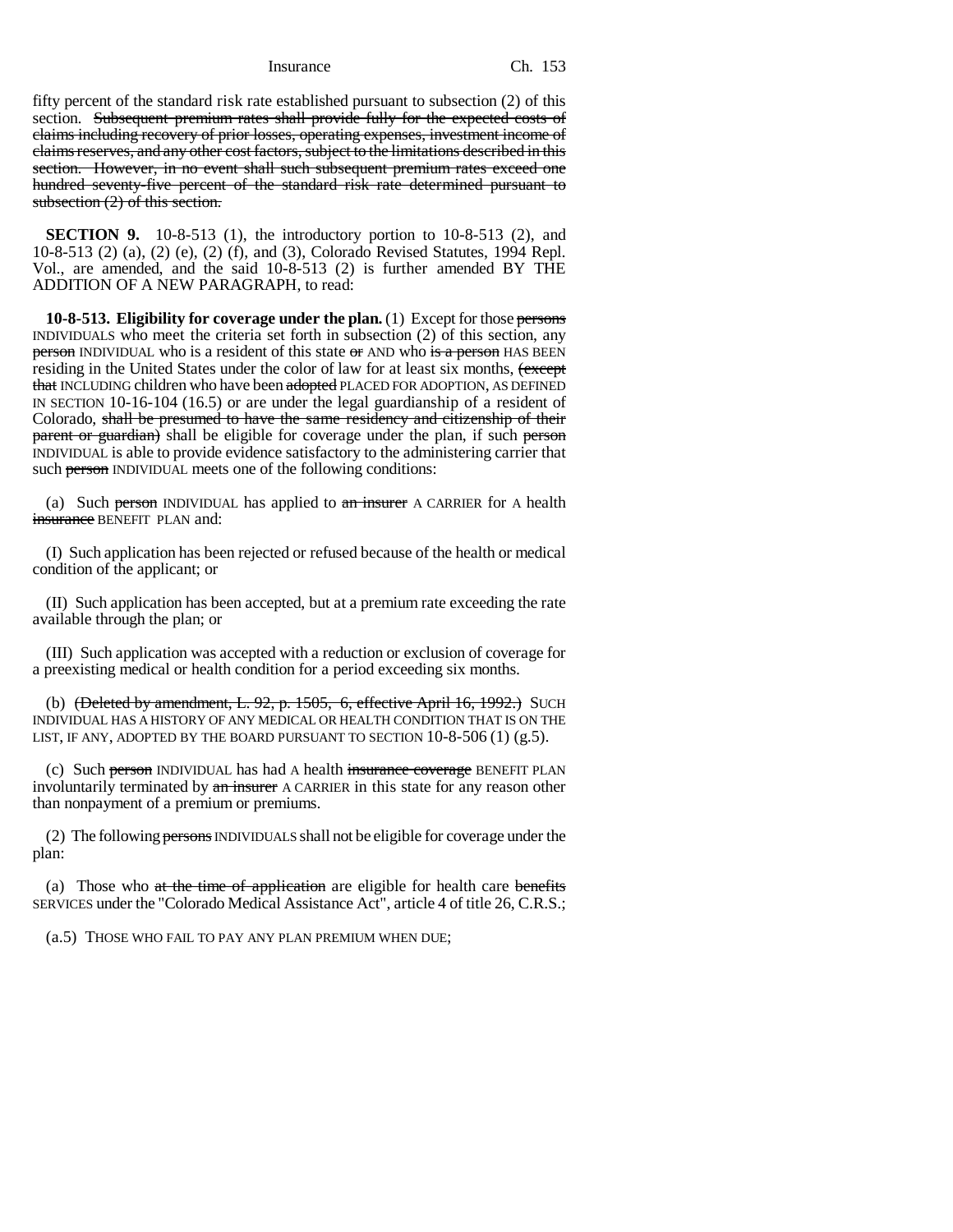## Ch. 153 Insurance

(e) Those who are eligible for any other program HEALTH BENEFIT PLAN, including any public program, that provides payment COVERAGE for health care services, except as provided in subparagraphs  $(II)$  and  $(III)$  of paragraph (a) of subsection (1) of this section;

(f) Those who owe any tax when due under the provisions of the "Colorado Income Tax Act of 1987", article 22 of title 39, C.R.S. FOR THE PURPOSES OF THIS PARAGRAPH (f), THE BOARD MAY OBTAIN INFORMATION REGARDING AN ELIGIBLE INDIVIDUAL OR INSURED'S INCOME TAX STATUS FROM THE DEPARTMENT OF REVENUE.

(3) Dependents of <del>persons insured under an insurance plan pursuant to this part 5</del> shall also be eligible for insurance under such INSUREDS SHALL ALSO BE ELIGIBLE FOR COVERAGE UNDER THE plan, if such dependents meet one or more of the criteria set forth in subsection (1) of this section.

**SECTION 10.** 10-8-514 (1), Colorado Revised Statutes, 1994 Repl. Vol., is amended to read:

**10-8-514. Deductibles - coinsurance.** (1) Any participant INSURED may select coverage from a choice of deductibles offered by the board. Such choice shall include deductibles of not less than three hundred dollars nor more than two thousand dollars.

**SECTION 11.** 10-8-515, Colorado Revised Statutes, 1994 Repl. Vol., is amended to read:

**10-8-515. Maximum benefit.** The maximum lifetime benefit per person INSURED is five hundred thousand dollars as provided in section 10-8-525.

**SECTION 12.** 10-8-516 (2), Colorado Revised Statutes, 1994 Repl. Vol., is RECREATED AND REENACTED, WITH AMENDMENTS, to read:

**10-8-516. Preexisting conditions.** (2) THE PLAN SHALL GIVE CREDIT FOR THE PERIOD OF TIME AN ELIGIBLE INDIVIDUAL HAD QUALIFYING PREVIOUS COVERAGE FOR THE PREEXISTING CONDITION THAT WAS CONTINUOUS TO A DATE NOT MORE THAN NINETY DAYS PRIOR TO THE EFFECTIVE DATE OF COVERAGE.

**SECTION 13.** 10-8-518 (2), Colorado Revised Statutes, 1994 Repl. Vol., is amended to read:

**10-8-518. Nonduplication of benefits.** (2) The plan shall have a cause of action against an insured for the recovery of the amount of any benefits paid which are not for expenses HEALTH CARE SERVICES covered under the plan. Future benefits due under the plan may be reduced or refused DENIED as a setoff against any amount recoverable under this subsection (2).

**SECTION 14.** 10-8-519 (1), Colorado Revised Statutes, 1994 Repl. Vol., is amended to read:

**10-8-519. Provisions of policies.** (1) A health insurance policy offered under this part 5 shall provide that the plan is obligated to renew the contract for such coverage POLICY until the first day on which the individual in whose name the contract POLICY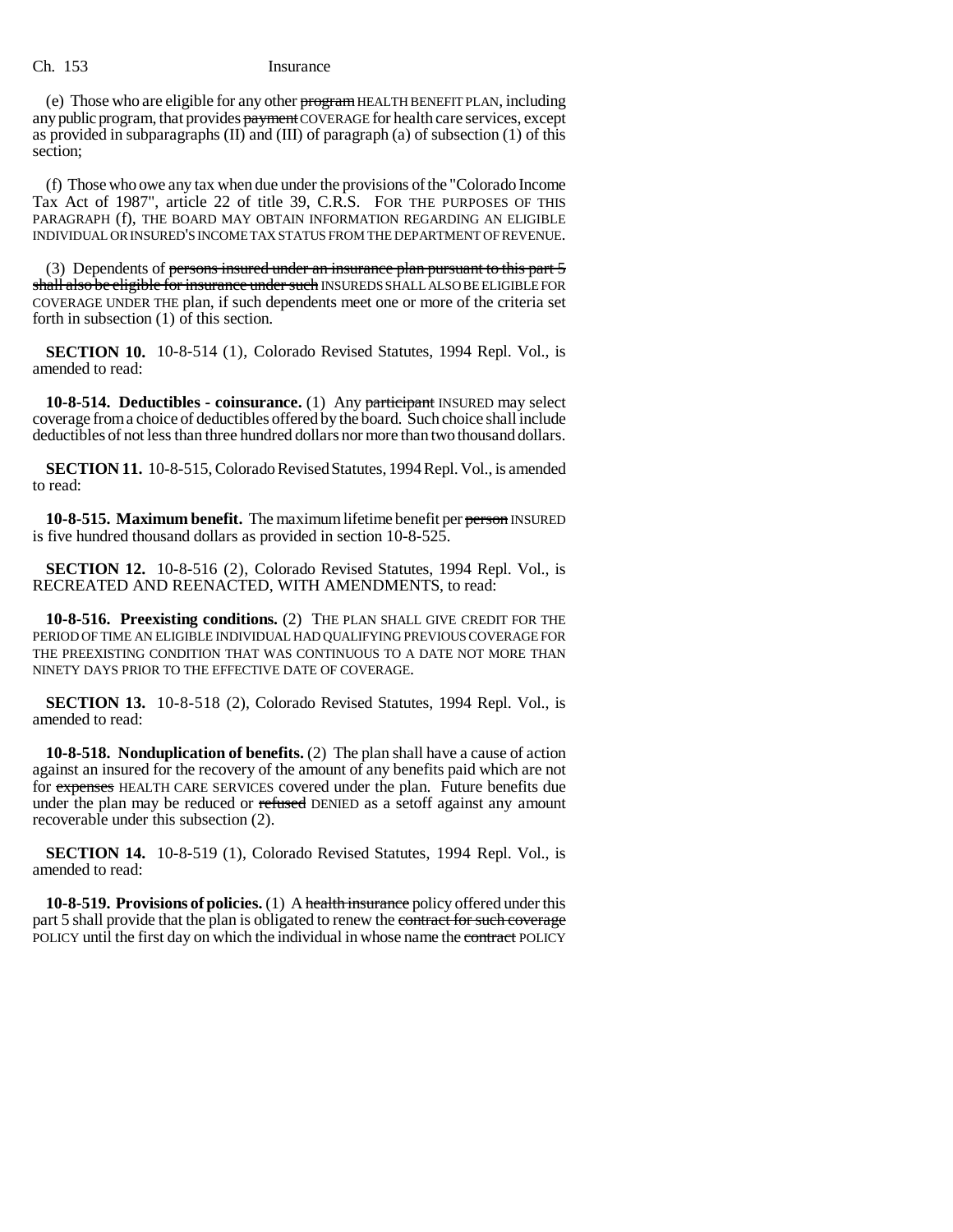Insurance Ch. 153

is issued first becomes eligible for medicare coverage, except as otherwise provided in this part 5. THE PLAN IS NOT OBLIGATED TO RENEW THE POLICY OF ANY INDIVIDUAL THAT FAILS TO PAY ANY PLAN PREMIUM WHEN DUE.

**SECTION 15.** 10-8-521, Colorado Revised Statutes, 1994 Repl. Vol., is amended to read:

**10-8-521.** Notice to residents. If any person INDIVIDUAL who is a resident of this state applies to an insurer A CARRIER for A health insurance BENEFIT PLAN and the insurer CARRIER responds to such application as described in section 10-8-513 (1) (a), the insurer CARRIER shall give the person INDIVIDUAL written notice that  $he$  THE INDIVIDUAL may be eligible for coverage under the plan, including information about available benefits, and exclusions, AND PREMIUM SUBSIDIES, and the name, address, and telephone number of the plan.

**SECTION 16.** 10-8-525, Colorado Revised Statutes, 1994 Repl. Vol., is amended to read:

**10-8-525. Benefits - availability - maximum coverage.** Every eligible person INDIVIDUAL may purchase from the plan a policy which extends coverage for major medical expenses. Such policies shall be renewable annually, except as otherwise provided in this part 5. Any such policy shall pay the insured's covered expenses as defined in FOR THE HEALTH CARE SERVICES THAT ARE COVERED UNDER this part 5, subject to limits on the deductible and coinsurance payments AND OTHER COST CONTAINMENT CONTROLS authorized under this part 5 and subject to a lifetime limit of five hundred thousand dollars per insured individual.

**SECTION 17.** 10-8-526, Colorado Revised Statutes, 1994 Repl. Vol., is amended to read:

**10-8-526. Policies - expenses covered.** Policies issued pursuant to this part 5 shall cover expenses incurred for HEALTH CARE services or articles or items related thereto which are medically necessary, SUBJECT TO THE COST CONTAINMENT CONTROLS AUTHORIZED BY THIS PART 5; except that such coverage shall not extend to costs for such services or articles over and above the reasonable and customary charge in the locality and shall not extend to services or articles which are not prescribed by a physician who is licensed to practice in the state or jurisdiction where such services or articles are provided. Such services shall include but not be limited to intercurrent care for acute illnesses and ongoing care for the treatment of the insured's uninsurable condition. Coverage shall be at least comparable to that issued on a group basis in the market.

**SECTION 18.** 10-8-527 (1) (k), Colorado Revised Statutes, 1994 Repl. Vol., is amended to read:

**10-8-527. Policies - expenses excluded.** (1) Policies issued pursuant to this part 5 shall not cover expenses incurred for:

(k) Experimental services or supplies; For purposes of this paragraph  $(k)$ , "experimental" means that a service or supply is not recognized by the appropriate medical board as the normal mode of treatment for the illness or injury involved.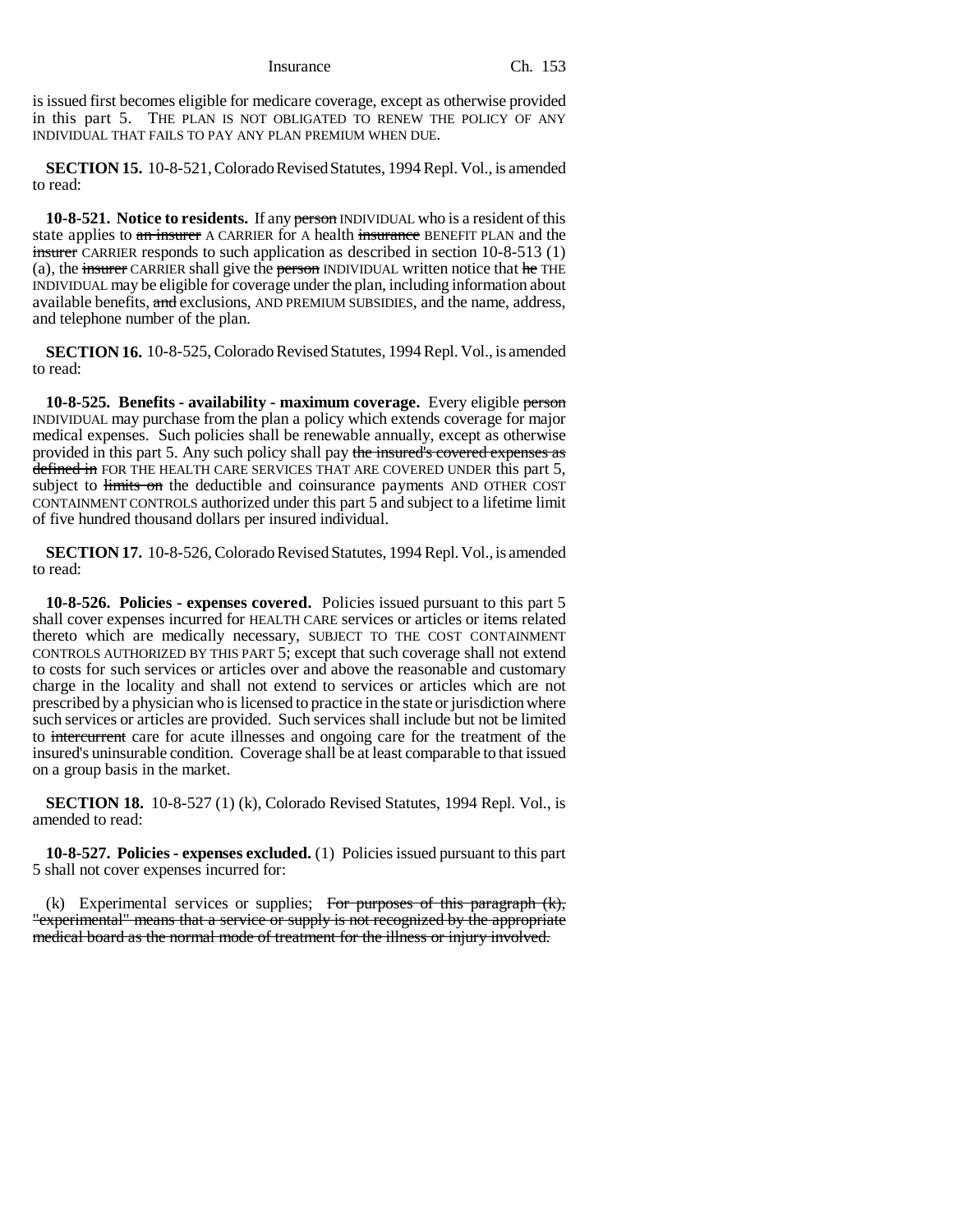**SECTION 19.** 10-8-528, Colorado Revised Statutes, 1994 Repl. Vol., is amended to read:

**10-8-528. Other policies not excluded.** Nothing in this part 5 shall be construed to prohibit the plan from issuing additional health insurance policies HEALTH BENEFIT PLANS with provisions other than those provided in this part 5 which, in the opinion of the board, may be of benefit to the citizens of the state.

**SECTION 20.** 10-8-530, Colorado Revised Statutes, 1994 Repl. Vol., is amended to read:

**10-8-530. Funding of plan.** (1) The plan shall be funded by the premiums collected pursuant to section 10-8-512, by the payments collected for income tax years up to and including the 1992 income tax year pursuant to section 39-22-117, C.R.S., as said section existed prior to July 1, 1993, and by FOLLOWING:

(a) Moneys credited pursuant to section SECTIONS  $38-13-116$  (3) (b) (I) AND 38-13-116 (4), C.R.S.; Premiums shall be collected by the administering carrier pursuant to section 10-8-509 and shall be paid to the plan. All such moneys credited pursuant to section 39-22-117, C.R.S., as said section existed prior to July 1, 1993, and section 38-13-116 (4), C.R.S., shall be transmitted to the state treasurer, who shall credit the same to the Colorado uninsurable health insurance plan cash fund, which fund is hereby created.

(b) PREMIUMS CHARGED PURSUANT TO SECTION 10-8-512;

(c) MONEYS REMAINING IN THE COLORADO UNINSURABLE HEALTH INSURANCE PLAN CASH FUND, CREATED PURSUANT TO THIS SECTION, AS IT EXISTED PRIOR TO JULY 1, 1997.

(2) FUNDS COLLECTED PURSUANT TO PARAGRAPH (a) OF SUBSECTION (1) OF THIS SECTION SHALL BE TRANSMITTED TO THE STATE TREASURER, WHO SHALL CREDIT THE SAME TO THE COLORADO UNINSURABLE HEALTH INSURANCE PLAN CASH FUND, WHICH FUND IS HEREBY CREATED IN THE STATE TREASURY. The moneys in the fund are hereby subject to annual appropriation by the general assembly for the purposes of this part 5, INCLUDING PAYMENT OF ADMINISTRATIVE EXPENSES, FUNDING OF THE LOSSES OF THE PLAN, AND MAINTENANCE OF SUCH RESERVES AS MAY BE REQUIRED BY THE COMMISSIONER. ALL MONEYS, INCLUDING INTEREST EARNED ON THE INVESTMENT OR DEPOSIT OF MONEYS IN THE COLORADO UNINSURABLE HEALTH INSURANCE PLAN CASH FUND SHALL REMAIN IN THE FUND AND SHALL NOT REVERT TO THE GENERAL FUND OF THE STATE AT THE END OF ANY FISCAL YEAR.

(3) If moneys in the fund exceed the net premium required for any calendar year, the excess shall be held at interest and used to offset future losses or to reduce plan premiums or tax payments for the subsequent year. As used in this subsection (3), "future losses" includes reserves for incurred but unreported claims. PREMIUMS SHALL BE COLLECTED BY THE ADMINISTERING CARRIER IN ACCORDANCE WITH SECTION 10-8-509 (1) (g), WITH ALL PREMIUMS COLLECTED USED TO PAY THE ADMINISTRATIVE EXPENSES AND THE LOSSES OF THE PLAN. ANY FUNDS THAT ARE NOT IMMEDIATELY NEEDED TO PAY ADMINISTRATIVE EXPENSES SHALL BE INVESTED AS DETERMINED BY THE BOARD.